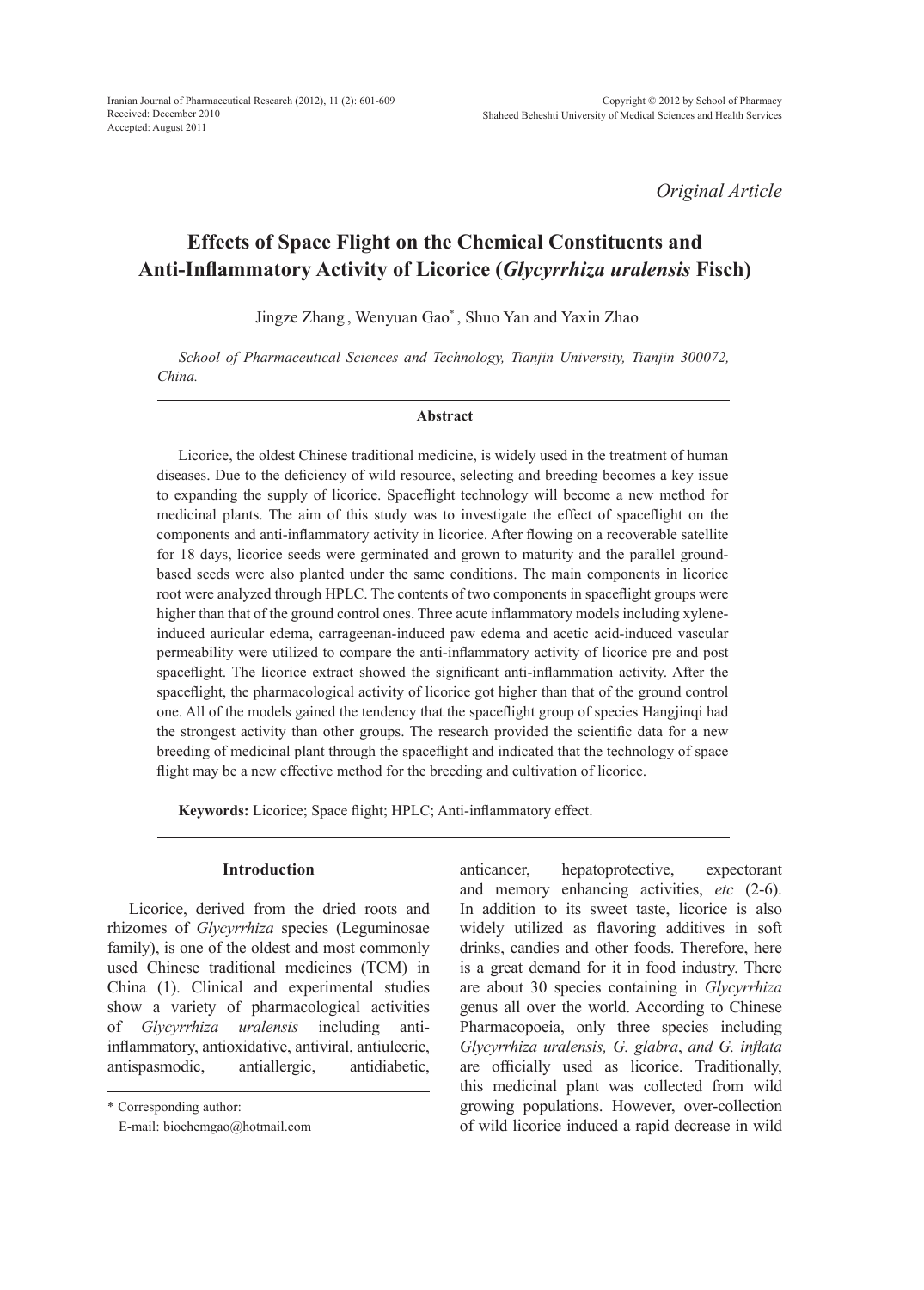resources and led to desertification of the habitat. Selecting and breeding becomes a key issue to expanding the medical resource of licorice. However, the low germination rate and content of active components in cultivated licorice limit its large-scale cultivation (7-8). High radiation, microgravity and other space factors may change the hereditary in plants and create a new breed  $(9-10)$ .

Licorice seeds were flown on a recoverable satellite for 18 days. After returning to earth, the seeds were germinated and grown to maturity. The parallel ground-based seeds were also planted under the same conditions. In our previous work, as shown in results, after the spaceflight the seeds not only had high soluble protein and peroxidase (POD) and catalase (CAT) activity but also its germination had many different characters compared to the control ground group (11-12). In the inter-simple sequence repeat analysis, among 22 random primers used, 6 primers generated different DNA band types.

The main chemical constituents may significantly vary due to many factors such as the different plant species, geographic sources, harvesting and processing, and thus, affect the pharmacological activity of licorice. In the recent years, several recoverable satellites have been launched and the researches about the effects of spaceflight mainly focused on the diversities of growth, development, physiological and genetic characteristics of the plants. Heretofore, the study on comparison and identification of multiple components between the spaceflight plant and the ground control sample via high performance liquid chromatography (HPLC) has been hardly reported. Furthermore, it is unknown whether the spaceflight can influence the pharmacological activity of the medicinal plant. The aim of the present study was to utilize the HPLC method to identify the main components in licorice and compare the differences pre and post spaceflight and the anti-inflammatory activity was compared between the samples. To the best of our knowledge, it was the first time to report that series of changes were studied focusing on the main components and pharmacological activity of licorice pre and post spaceflight. The research will provide the scientific data for a new breeding of medicinal plant by spaceflight.

#### **Experimental**

### *Plant material*

Wild licorice (*Glycyrrhiza uralensis* Fisch.) seeds were obtained from Inner Mongolia Autonomous Region in China. ACK, which represented the ground control samples, was the seeds from Ordos, Inner Mongolia. HCK, which represented the ground control samples, was the seeds from Hangjinqi, Inner Mongolia. Some wild licorice seeds from the group of ACK and HCK were glued to a board to form a seed biostack and then loaded into a small, hermetically sealed biocabin constructed of an all-sealed aluminum alloy.

The biocabin, which contained a selfregulating oxygen generator that used  $KO<sub>2</sub>$  and LiOH, was carried using the 18<sup>th</sup> recoverable satellite for 18 days. Average radiation dose in the flight recovery module was 0.102 mGy day-1 (mGyday-1 means the unit of absorbed radiation dose of ionizing radiation in one day and g is the unit of gravity). The distance from flight apogee to earth was 350 Km and the gravity was 10−6×g. The temperature in the cabin fluctuated between 7.5 and 21.5°C according to the relative location of the satellite to the sun during the period of running. Sample A and H were represented the spaceflight group of ACK and HCK respectively. During the spaceflight, the ground control seeds were placed in an incubator remained on the earth at 20°C. After the spaceflight, all of the seeds from the ACK, HCK, A and H groups were sown and cultivated under the same condition in Jiangsu Minqin experiment base. With an adequate water supply, they grew in a greenhouse at 25 $^{\circ}$ C, under lights (2,000-3,000 µmol m<sup>-1</sup>s<sup>-1</sup>). One-year-old roots were collected and identified according to the botanical morphology of *Glycyrrhiza uralensis* Fisch, characteristic and microscopic character description of the roots recorded in Chinese Pharmacopoeia.

## *Chemical reagents*

HPLC grade acetonitrile was purchased from Fisher (USA). Water was purified with a Milli-Q water purification system (Millipore, USA). Methanol and acetic acid were of analytical grade and were purchased from Guangfu Technology Limited Company (Tianjin, China).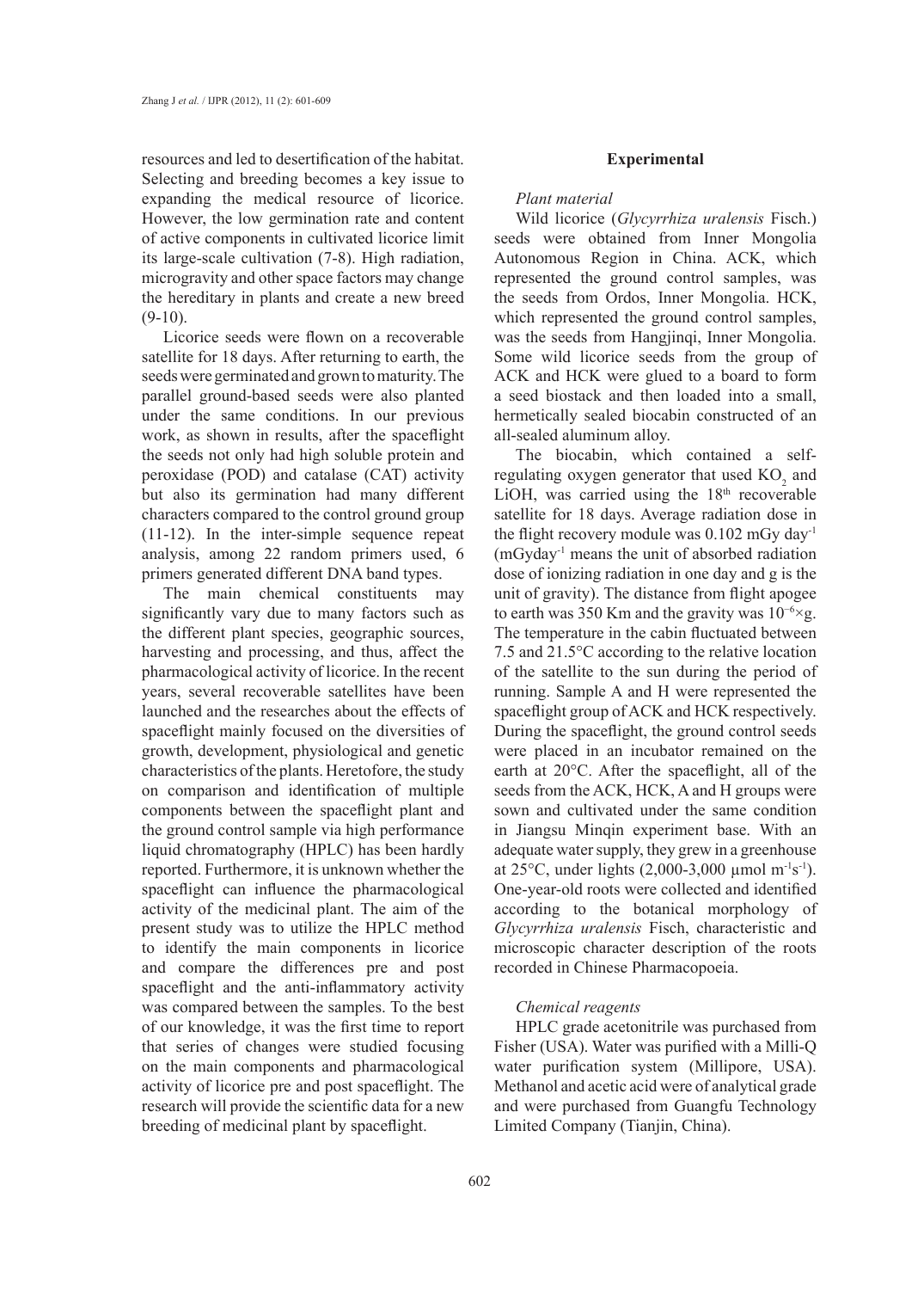Liquiritin and glycyrrhizic acid were purchased from the National Institute for the Control of Pharmaceutical and Biological Products (Beijing, China). The purity of each compound was determined to be higher than 98% through HPLC.

Xylene was purchased from Yingdaxigui Chemical Industry (Tianjin, China). Glacial acetic acid was purchased from Guangfu Technology Limited Company (Tianjin, China). Evan's blue was purchased from Sigma Industries (St. Louis, MO, USA). Dexamethasone was purchased from Lisheng Medical Limited Company (Tianjin, China).

## *Animals*

Kunming mice  $(\circled{2})$ , weighing about 18-22 g; Sprague-Dawley rats  $(\varphi)$ , weighing about 180-220 g were used in the experiments. The animals were purchased from the Experimental Animal Center, Chinese Academy of Medical Sciences, Peking, SCXK-2007-004. The animals were housed in an environmentally  $(t = 25^{\circ}C)$ and air humidity (60%) controlled room with a 12-h light-dark (07:00-19:00 h and 19:00-07:00 h) cycle, kept on a standard laboratory diet and drinking water ad-libitum. This study was carried out in accordance with the "Regulation for the Administration of Affairs Concerning Experimental Animals (State Council of China, 1988).

## *Preparation of licorice root extracts*

One-year-old roots of different samples (A; ACK; H and HCK) were pulverized into powder and were subjected to extraction with 10 times of distilled water, three times, 2 h each. The aqueous extracts were evaporated (2 Kg/L) and stored in the freezer (-4°C).

# *HPLC-DAD analysis*

All licorice root extracts were analyzed through an Agilent 1100 liquid chromatograph system (Agilent Technologies, USA), consisting of a quaternary pump, an online degasser, and a column temperature controller, coupled with a photodiode array detector. Separations were carried out with a  $C_{18}$  Kromasil column  $(250 \text{ mm} \times 4.6 \text{ mm} \text{ ID}, 5 \text{ \mu m})$  and the column temperature was kept at 35°C. The mobile phase was a linear gradient prepared from water (containing 1% acetic acid) (A) and acetonitrile (B). The composition of the gradient was A:B, 90:10 at 0 min, 84:16 at 10 min, 81:19 at25 min, 40:60 at 97 min, 40:60 at 107 min and then the system was returned to initial conditions. The flow rate was 1 mL/min, and the injection volume was 20 μL.

## *Xylene-induced auricular edema*

Mice were divided into 14 groups (10/ group). In group 1, animals (control) received normal saline whereas in groups 2, animals were treated with dexamethasone (DEX, 10 mg/Kg). In group 3 to 5 animals received sample extract A  $(1, 2, 4 \text{ g/Kg})$ ; group 6 to 8 animals received sample extract ACK  $(1, 2, 4 \text{ g/Kg})$ ; group 9 to 11 animals received sample extract H (1, 2, 4 g/kg); and group 12 to 14 animals received sample extract HCK (1, 2, 4 g/Kg). Successive administration was used for 5 days. At the fifth day, 45 min after *i.g.* administration of the tested fraction, 0.1 mL of xylene was applied to the anterior and posterior surface of the ear of each mouse. The left ear was considered as a control. One and half hour after the xylene application, the mice were killed (cervical dislocation) and both ears were taken. Circular sections were taken using a cork borer with a diameter of 8 mm, and weighed. Oedema was assessed in terms of the mean weight increase of each ear, while the inhibition of Oedema was expressed as the weight reduction in comparison with the control group (13).

### *Carrageenan-induced paw edema*

Rats were divided into 14 groups (10/group). Group 1 animals (control) received the normal saline whereas group 2 animals were treated with dexamethasone (DEX, 10 mg/Kg). In group 3 to 5, animals received sample extract A (0.5, 1, 2 g/ Kg); group 6 to 8 animals received sample extract ACK  $(0.5, 1, 2 \frac{g}{Kg})$ ; in group 9 to 11 animals received sample extract H  $(0.5, 1, 2 \text{ g/Kg})$ ; and group 12 to 14 animals received sample extract HCK (0.5, 1, 2 g/Kg). Successive administration was used for 5 days. At the fifth day, before any treatment, paw thickness was measured from ventral to dorsal surfaces on the right paw of each animal with a dial caliper, immediately prior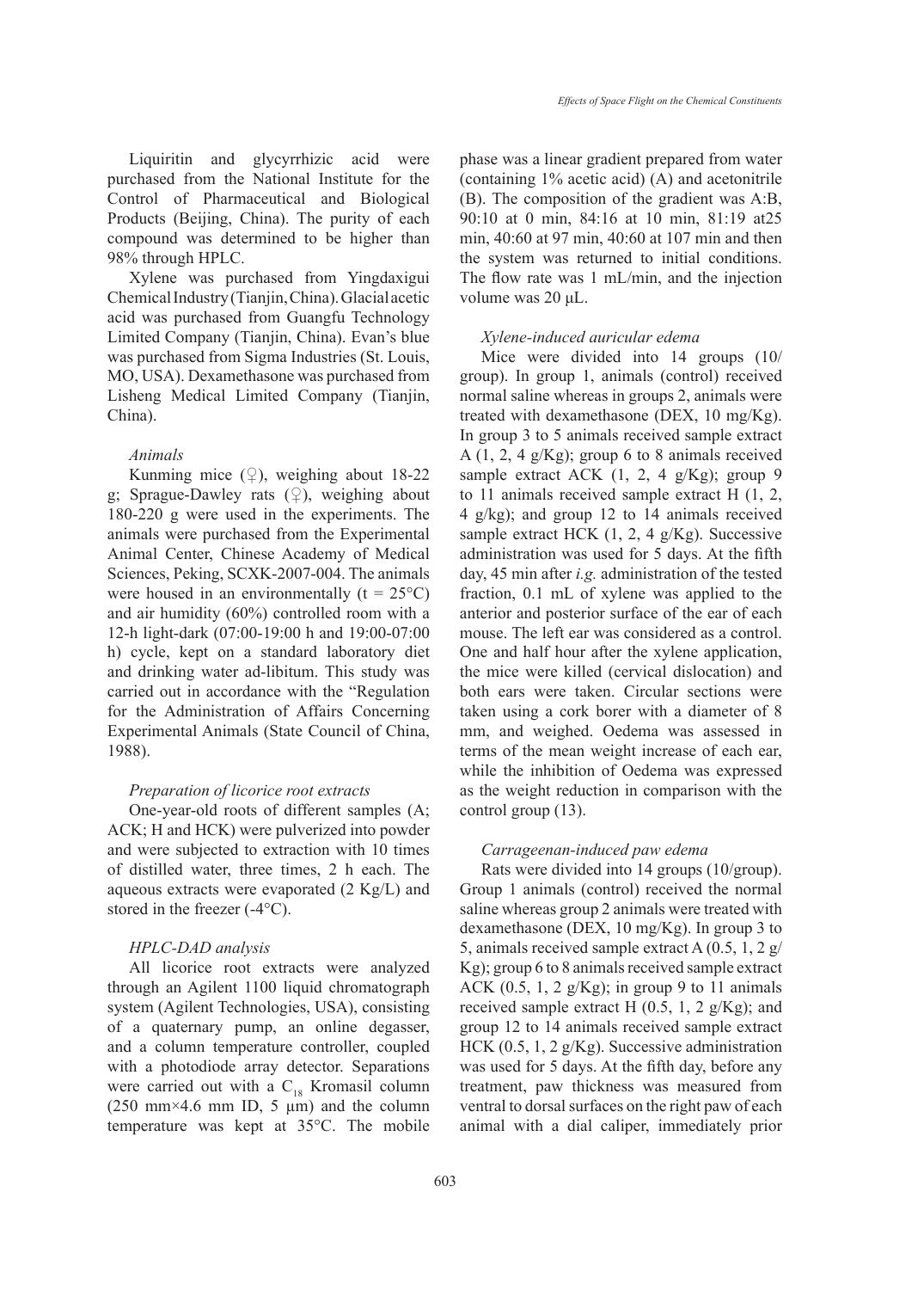to carrageenan injection. Test materials were administered perorally and 45 min later freshly prepared carrageenan (0.1 mL of 1% suspension in normal saline) was injected in the sub-plantar region of the right hind paw. The paw thickness was measured at 0.5, 1, 2, 4 and 6 h after the carrageenan injection. Oedema was expressed as the increase in paw thickness (in mm) measured after carrageenan injection and compared to the preinjection value for individual animals. Values are expressed as percent inhibition of oedema of treated animals with respect to the carrageenan control group (14).

## *Acetic acid-induced vascular permeability*

The comparison between ground licorice and spaceflight group on vascular permeability of Evan's blue was investigated by Whittle's method (15). Mice were divided into 14 groups (10/group). Group 1 animals (control) received the normal saline whereas groups 2 were treated with dexamethasone (DEX, 10 mg/kg). Group 3 to 5 animals received sample extract A (1, 2, 4 g/kg); group 6 to 8 animals received sample extract ACK  $(1, 2, 4 \text{ g/kg})$ ; group 9 to 11 animals received sample extract H  $(1, 2, 4 \text{ g/kg})$ ; group 12 to 14 animals received sample extract HCK (1, 2, 4 g/kg), successive administration were used for 5 days. At the fifth day, 30 min after the i.g. administration, the mice was received an IV injection of 1% Evan's blue solution (0.1 mL/10 g) to the tail. Ten minutes later, an IP injection of 0.7% acetic acid solution in saline (0.1 mL/10 g) was given to each mouse for the increase of vascular permeability. Twenty minutes after IP administration of acetic acid, the mice were killed. An IP injection of the physiological saline (5 mL each) to wash the inside of the abdominal cavity, after 3 min for kneading the abdomen, collected the eluate, and centrifuged at 1000 r/min for 5 min. The concentration of Evan's blue in the fluid of the peritoneal cavity was measured by absorbance at 590 nm with a spectrophotometer.

# *Statistical methods*

All experimental groups were composed of 10 animals. Data are expressed as mean ± standard deviation Analyses were performed using Student's t-test and repeated measures one-way analysis of variance (ANOVA) with computer software SPSS 13.0. The values were considered to be significantly different as  $p \leq$ 0.05.

#### **Results and Discussion**

# *Components analysis of spaceflight licorice by HPLC*

To study the influence of space flight on the components of licorice, chromatographic fingerprint with good resolution of adjacent peaks was obtained. The chromatogram acquired by HPLC-DAD at 254 nm was showed in Figure 1. The differences of main components were found in the groups of H to HCK and A to ACK.

As for the known constituents, two peaks at retention time of 22.7 min and 61.5 min were identified based on comparison of the standard sample, which were liquiritin and glycyrrhizic acid. The results summarized in Table 1 displayed the contents of liquiritin and glycyrrhizic acid of each group. Comparing the contents of liquiritin and glycyrrhizic acid between the groups of spaceflight and ground control, it increased obviously in the root samples from the licorice seed orbited in an extraterrestrial environment. Especially the content of glycyrrhizic acid in the group of H was two times higher than that of the ground control with significant differences. As for the unknown components, comparison of the fingerprints, there were some differences between the group A and ACK, however, they were not found in H and HCK. As shown in the chromatogram, the conspicuous discrepancy was the peaks 1-5 in the chromatogram. The deep study on the unknown peak should be carried on.

# *The effect of space flight on anti-inflammatory activity in licorice roots*

Licorice is the most frequently prescribed plant in traditional Chinese medicine. The extract of licorice roots can inhibit the inflammatory model characterized by increased capillary permeability, swelling or the chronic model characterized by hyperplasia of granulation. The anti-inflammatory activities were compared between the spaceflight group and the ground control one in the two species through three kinds of acute inflammatory model. Xylene-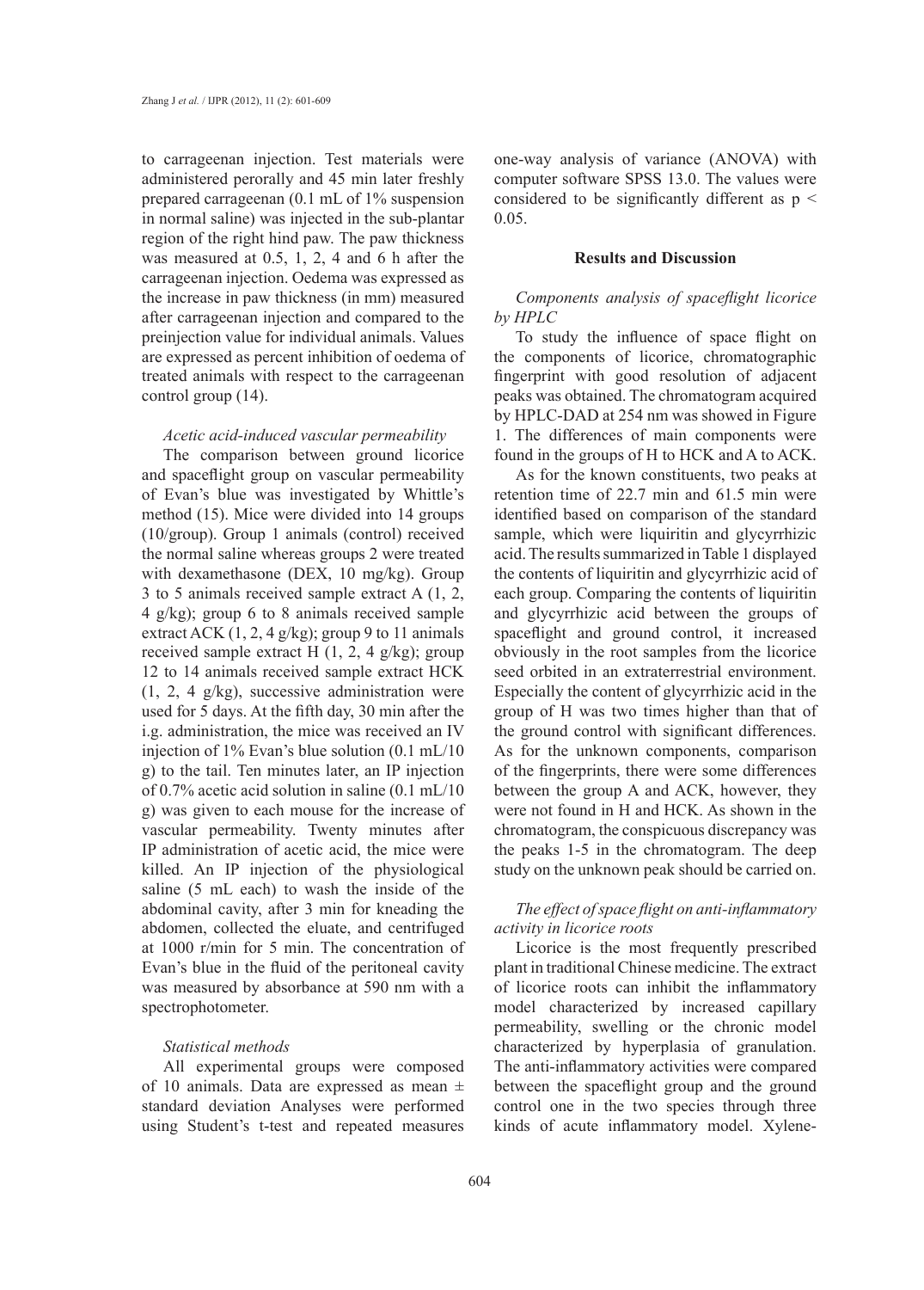

**Figure 1.** Chromatograms of the components at 254 nm in licorice Standards (B)The group of H (C) The group of HCK (D) The group of A (E) The group of ACK. Peak a: liquiritin; Peak b: glycyrrhizic acid. Peal 1-5: the obvious difference in constituents between the sample A and ACK.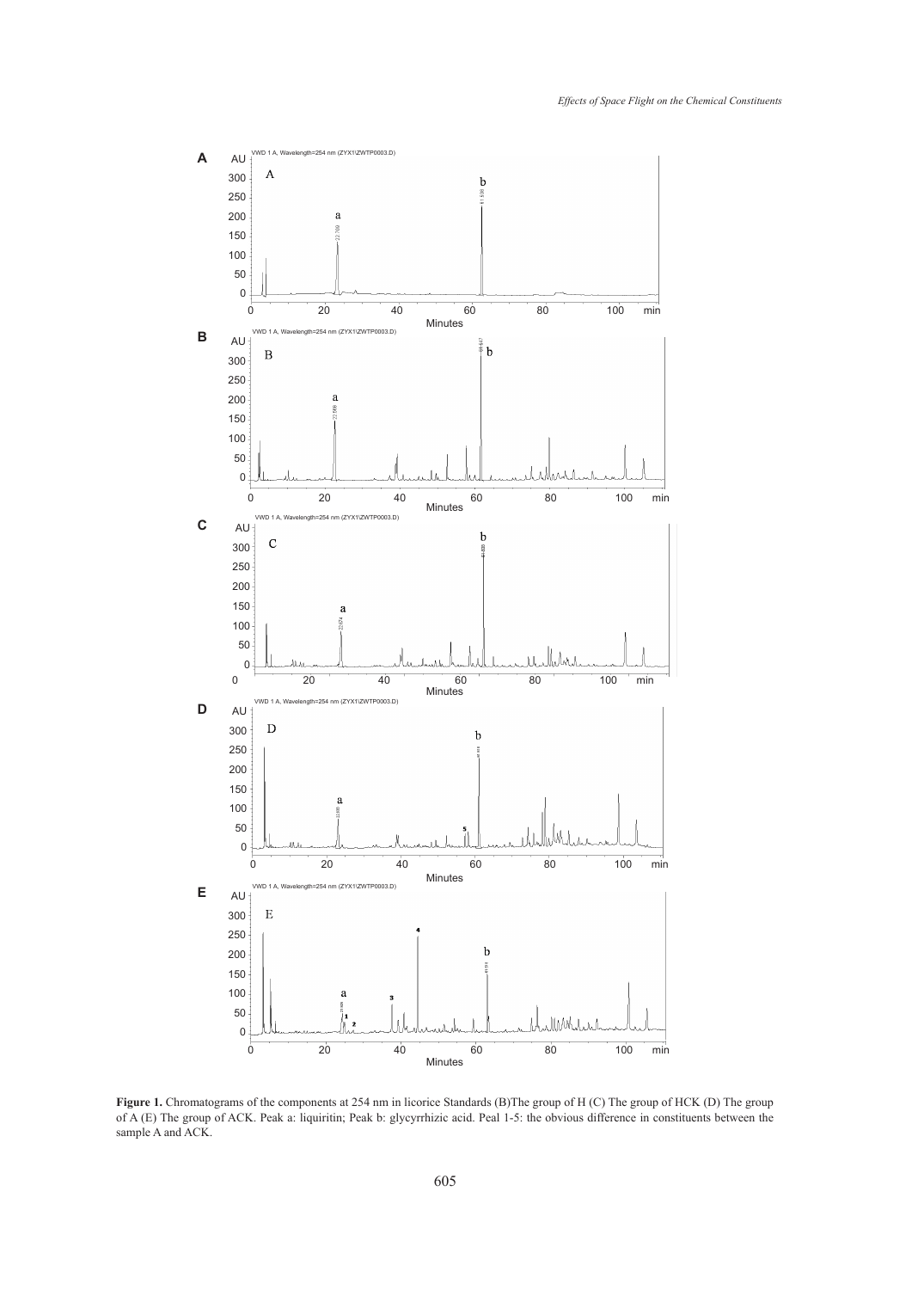| <b>Samples</b> | Content                   |                                  |  |
|----------------|---------------------------|----------------------------------|--|
|                | Liquiritin (mg $g^{-1}$ ) | Glycyrrhizic acid (mg $g^{-1}$ ) |  |
| <b>ACK</b>     | $5.76 \pm 0.07$           | $1.91 \pm 0.09$                  |  |
| A              | $6.17 \pm 0.06^*$         | $3.66 \pm 0.06$ <sup>**</sup>    |  |
| <b>HCK</b>     | $6.09 \pm 0.05$           | $2.32 \pm 0.13$                  |  |
| H              | $6.97 \pm 0.05^*$         | $5.62 \pm 0.19$ **               |  |

**Table 1.** Contents (mg  $g^{-1}$ ) of liquiritin and glycyrrhizic acid in licorice root (n = 3).

ACK represents the ground control roots obtained from Ordos licorice seeds in Inner Mongolia. HCK represents the ground control samples obtained from Hangjinqi licorice seeds in Inner Mongolia. Sample A and H represent the spaceflight group of ACK and HCK respectively.

Each value represents mean  $\pm$  standard error of 3 replicates.

The spaceflight groups (A and H) compared with the ground control groups (ACK and HCK) respectively \* p<0.05, \*\* p<0.01.

induced ear edema is a well-accepted and popular model for evaluating anti-inflammatory activity. As shown in Table 2**,** comparison of the oedema index and inhibition rate in the two species displayed that anti-inflammatory activity of samples which carried from the spaceflight were significantly higher than that of the ground control ones in high dose and the diversity was the most obvious in the group of H.

The results in Table 3 showed that the extract of licorice roots  $(0.5, 1, \text{ and } 2 \text{ g/Kg})$  reduced the carrageenan-induced paw edema durably for 6 h. The subplantar injection of carrageenan in control rats induced an increase in paw thickness over 6 h. At 0.5, 1, 2, and 6 h after *i.g.* administration, pre-treament with licorice root extracts  $(0.5, 1, \text{ and } 2 \text{ g/Kg})$  inhibited oedema in a dose-dependent fashion and dexamethasone significantly ( $p < 0.01$ ) inhibited the increase in paw thickness induced by carrageenan. Vascular permeability induced by acetic acid was measured by Evan's blue dye from the abdominal cavity. As shown in Table 4, licorice extractions inhibited the acetic acid-induced extravasation of Evan's blue dye in mice approximately from 9.62% to 37.19% respectively as compared to a control ( $p < 0.05$  and  $p < 0.01$ ). Thus, it may have a membrane stabilizing effect that reduces the capillary permeability. The comparison of effects between the spaceflight group and ground control samples, it can be displayed that after the spaceflight, the anti-inflammatory activity

| Group        | $\boldsymbol{n}$ | <b>Dose</b><br>(g/kg) | Oedema index (mg)    | Inhibition<br>$(\%)$ |
|--------------|------------------|-----------------------|----------------------|----------------------|
| Control      | 10               | $10 \text{ ml}$       | $17.06 \pm 4.69$     |                      |
| <b>DEX</b>   | 10               | 0.01                  | $8.72 \pm 3.83^{**}$ | 53.86                |
| ACK          | 10               | $\mathbf{1}$          | $16.25 \pm 2.94$     | 8.50                 |
| ACK          | 10               | $\mathfrak{2}$        | $14.67 \pm 3.42^*$   | 17.40                |
| ACK          | 10               | $\overline{4}$        | $13.51 \pm 3.79^*$   | 23.93                |
| $\mathbf{A}$ | 10               | $\mathbf{1}$          | $15.88 \pm 5.21$     | 10.59 <sup>a</sup>   |
| $\mathbf A$  | 10               | $\mathfrak{2}$        | $13.79 \pm 3.39^*$   | 22.35 <sup>b</sup>   |
| $\mathbf{A}$ | 10               | $\overline{4}$        | $12.82 \pm 4.47^*$   | 27.82 <sup>a</sup>   |
| <b>HCK</b>   | 10               | $\mathbf{1}$          | $16.01 \pm 3.27$     | 9.88                 |
| <b>HCK</b>   | 10               | $\overline{2}$        | $14.99 \pm 4.00^*$   | 15.60                |
| <b>HCK</b>   | 10               | $\overline{4}$        | $13.66 \pm 4.12^*$   | 26.46                |
| H            | 10               | $\mathbf{1}$          | $14.40 \pm 5.04^*$   | 18.92 <sup>a</sup>   |
| H            | 10               | $\overline{2}$        | $13.07 \pm 4.16^*$   | 26.41 <sup>b</sup>   |
| H            | 10               | $\overline{4}$        | $11.50 \pm 3.15$ **  | 35.25 <sup>b</sup>   |

**Table 2.** Comparison of the effects on auricular edema induced by xylene in mice  $(\bar{x} \pm s)$ .

Compared with control negative groups  $p < 0.05$ ,  $p < 0.01$ . Compared the spaceflight licorice with the ground control samples  $a$  p < 0.05,  $b$  p < 0.01.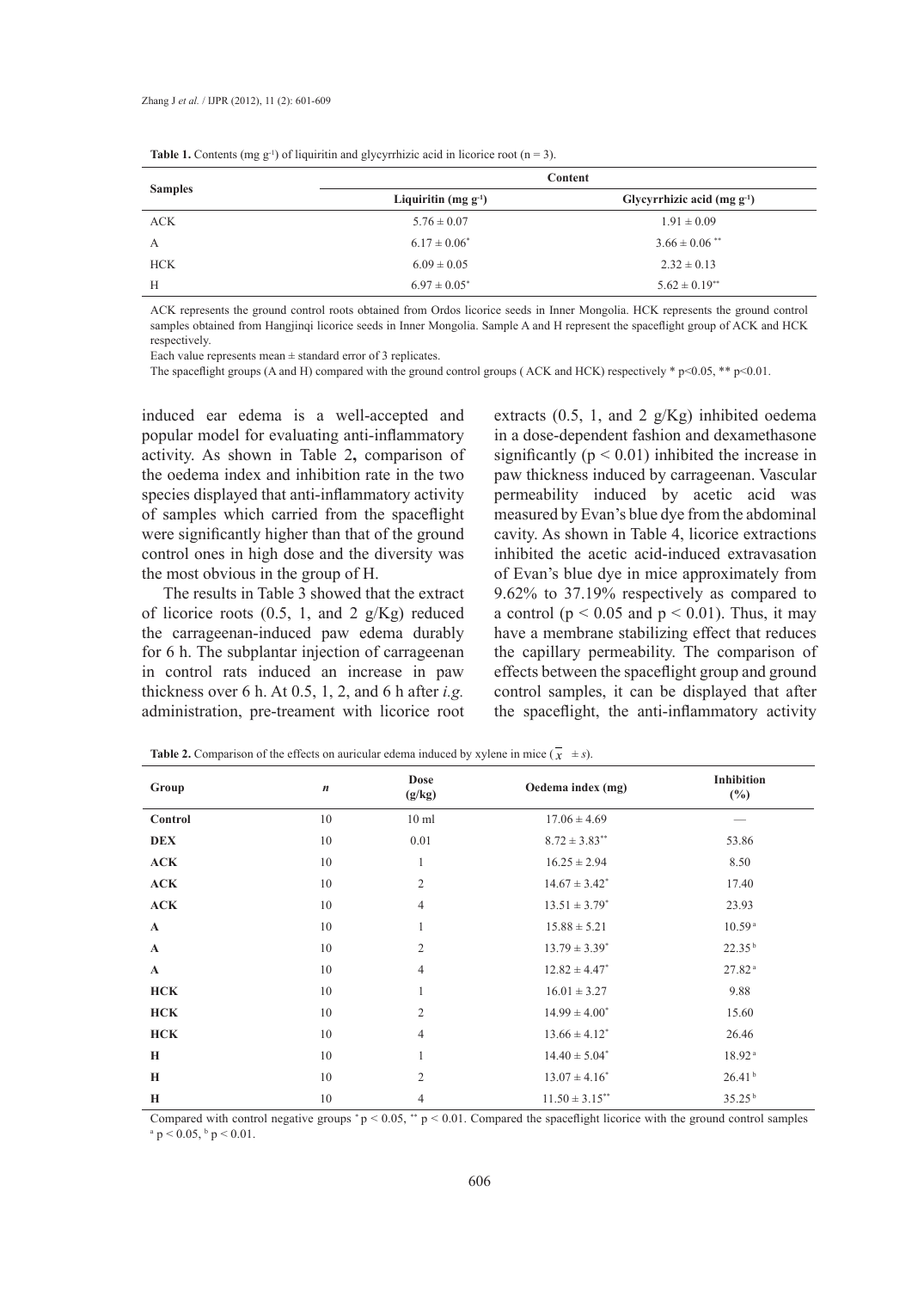| Oedema index $(\% )$<br>Dose(g/Kg)<br>Group<br>$\boldsymbol{n}$<br>1 <sub>h</sub><br>2 <sub>h</sub><br>4 <sub>h</sub><br>$30$ min<br>6 h<br>$66.23 \pm 3.34$<br>$43.80 \pm 5.38$<br>$36.96 \pm 5.80$<br>$30.87 \pm 3.32$<br>Control<br>10<br>$10 \text{ mL}$<br>$57.99 \pm 5.34$<br>$28.72 \pm 3.19^{**}$<br>$24.27 \pm 1.75$ **<br>$20.95 \pm 4.84^{**}$<br>0.01<br>$44.62 \pm 2.10^{**}$<br>$10.71 \pm 2.99$ **<br><b>DEX</b><br>10<br>0.5<br>$28.27 \pm 1.58^*$<br>ACK<br>$67.55 \pm 1.88$<br>$57.51 \pm 2.92$<br>$43.57 \pm 2.22$<br>$35.59 \pm 0.94$<br>10 |  |  |  |  |  |  |
|-----------------------------------------------------------------------------------------------------------------------------------------------------------------------------------------------------------------------------------------------------------------------------------------------------------------------------------------------------------------------------------------------------------------------------------------------------------------------------------------------------------------------------------------------------------------|--|--|--|--|--|--|
|                                                                                                                                                                                                                                                                                                                                                                                                                                                                                                                                                                 |  |  |  |  |  |  |
|                                                                                                                                                                                                                                                                                                                                                                                                                                                                                                                                                                 |  |  |  |  |  |  |
|                                                                                                                                                                                                                                                                                                                                                                                                                                                                                                                                                                 |  |  |  |  |  |  |
|                                                                                                                                                                                                                                                                                                                                                                                                                                                                                                                                                                 |  |  |  |  |  |  |
|                                                                                                                                                                                                                                                                                                                                                                                                                                                                                                                                                                 |  |  |  |  |  |  |
| ACK<br>10<br>$\mathbf{1}$<br>$65.59 \pm 1.06$<br>$56.51 \pm 0.52$<br>$42.41 \pm 2.55$<br>$33.49 \pm 2.30^*$<br>$25.56 \pm 1.86^{**}$                                                                                                                                                                                                                                                                                                                                                                                                                            |  |  |  |  |  |  |
| 2<br>ACK<br>$54.95 \pm 2.93^*$<br>$40.26 \pm 2.55^*$<br>$30.79 \pm 2.30^{**}$<br>$24.12 \pm 1.86$ <sup>**</sup><br>10<br>$64.52 \pm 1.19$                                                                                                                                                                                                                                                                                                                                                                                                                       |  |  |  |  |  |  |
| 0.5<br>$32.31 \pm 1.25^{*}$<br>$41.95 \pm 1.51^{\circ}$<br>10<br>$66.31 \pm 1.83$<br>$56.43 \pm 3.04$<br>$24.62 \pm 2.20^{**}$<br>$\mathbf{A}$                                                                                                                                                                                                                                                                                                                                                                                                                  |  |  |  |  |  |  |
| $55.87 \pm 2.93^{*a}$<br>$23.67 \pm 1.30^{**b}$<br>10<br>$\mathbf{1}$<br>$62.29 \pm 1.91^{\ast}$ <sup>a</sup><br>$39.15 \pm 2.56^{*b}$<br>$31.22 \pm 1.22$ <sup>*b</sup><br>$\mathbf A$                                                                                                                                                                                                                                                                                                                                                                         |  |  |  |  |  |  |
| 2<br>$58.33 \pm 2.12^{**b}$<br>$26.48 \pm 1.68^{**b}$<br>$23.08 \pm 0.85^{**}$ a<br>10<br>$52.78 \pm 1.20^{**b}$<br>$38.33 \pm 1.41^{*b}$<br>$\mathbf{A}$                                                                                                                                                                                                                                                                                                                                                                                                       |  |  |  |  |  |  |
| 0.5<br>$30.11 \pm 0.91^*$<br><b>HCK</b><br>$25.22 \pm 1.12$ **<br>10<br>$65.18 \pm 1.93$<br>$57.48 \pm 1.04$<br>$42.45 \pm 1.34$                                                                                                                                                                                                                                                                                                                                                                                                                                |  |  |  |  |  |  |
| <b>HCK</b><br>$55.20 \pm 1.56^*$<br>$40.25 \pm 1.02^*$<br>$25.56 \pm 0.67$ **<br>$23.52 \pm 0.89^{**}$<br>10<br>1<br>$64.22 \pm 1.09$                                                                                                                                                                                                                                                                                                                                                                                                                           |  |  |  |  |  |  |
| 2<br>$53.71 \pm 0.87$ **<br><b>HCK</b><br>$63.10 \pm 1.07^*$<br>$39.06 \pm 0.79$ <sup>**</sup><br>$24.19 \pm 0.78$ **<br>$21.30 \pm 1.12$ <sup>**</sup><br>10                                                                                                                                                                                                                                                                                                                                                                                                   |  |  |  |  |  |  |
| 0.5<br>10<br>$62.24 \pm 0.86^{**b}$<br>$54.55 \pm 0.70^{**b}$<br>$40.75 \pm 1.37***$<br>$26.80 \pm 1.37^{**b}$<br>$24.57 \pm 1.10^{**b}$<br>H                                                                                                                                                                                                                                                                                                                                                                                                                   |  |  |  |  |  |  |
| $39.09 \pm 0.52^{**b}$<br>$22.47 \pm 2.85^{**b}$<br>$63.47 \pm 1.01$ <sup>*</sup> <sup>a</sup><br>$53.52 \pm 1.26^{**b}$<br>$26.57 \pm 1.03^{**b}$<br>$\mathbf H$<br>10<br>1                                                                                                                                                                                                                                                                                                                                                                                    |  |  |  |  |  |  |
| $\overline{c}$<br>$60.63 \pm 0.67^{**b}$<br>$51.55 \pm 1.66^{**b}$<br>$37.80 \pm 2.00^{**b}$<br>$23.47 \pm 1.13^{**b}$<br>$17.40 \pm 0.79^{**b}$<br>$\mathbf H$<br>10                                                                                                                                                                                                                                                                                                                                                                                           |  |  |  |  |  |  |

**Table 3.** Comparison of the effects on the paw edema induced by carrageenan in rats  $(\vec{x} \pm s)$ .

Compared with control groups  $p < 0.05$ ,  $p < 0.01$ . Compared the spaceflight licorice with the ground control samples  $p < 0.05$ ,  $p < 0.01$  $b$  p  $< 0.01$ .

was higher significantly. All models gained the tendency that the spaceflight group of species H had the strongest activity than other groups.

The complex space environment such as cosmic rays, gravity, micro gravity, super vacuum, weak electromagnetic fields and other special factors can cause the changes in morphology and at cytogenetic, physiological and molecular levels (16, 17). Spaceflight induced a higher percentage of cells with chromosomal aberrations (18). The cytogenetic damage and hereditary mutation in plant seeds such as tomatoes, potatoes and fungi have been reported and the results of the space experiments showed that the spaceflight will generate mutation leading to the plant genetic variation (19, 20). Quite a few researches on the space, the environment influence on plant development and metabolism were conducted in order to get new varieties plants of high-quality productive such as germination rate getting higher in wheat after the spaceflight and leaf chlorophyll content increasing in tomatoes and cucumbers. Space science provides a novel and unique opportunity for plant breeding.

As for the medicinal plants, the spaceflight experiments revealed the influences not only focusing on the growth process of plants but also on cell mutations and chromosome changes in plant genomes family. The changes of some enzymes in the plants will lead to the chemical constituents of medicinal plants and finally, affect the efficacy. Gao *et al* investigated the effect of spaceflight on the medicinal plants, *Platycodon grandiflorus*, and *Agastache rugosa* utilizing an electron microscope. The experiments indicated that the plants' ultrastructure changed after the spaceflight (21, 22).

In our former studies, spaceflight exposure increased the isoperoxidase activity and soluble protein content in the space licorice comparing with the ground control one, as well as the generation of repeatable polymorphic bands. It was demonstrated that weightlessness alone could somewhat trigger genomic alterations and result in increased gene expression, while ionizing radiation would enhance the effect of weightlessness. As two important components in licorice root, liquiritin and glycyrrhizic acid play significant role not only in pharmacodynamic action but in the quantity control. In this study, the HPLC analysis showed that the contents of liquiritin and glycyrrhizic acid in licorice roots were higher in the spaceflight group than that of the ground control group. Licorice is commonly used in medicine and edible plants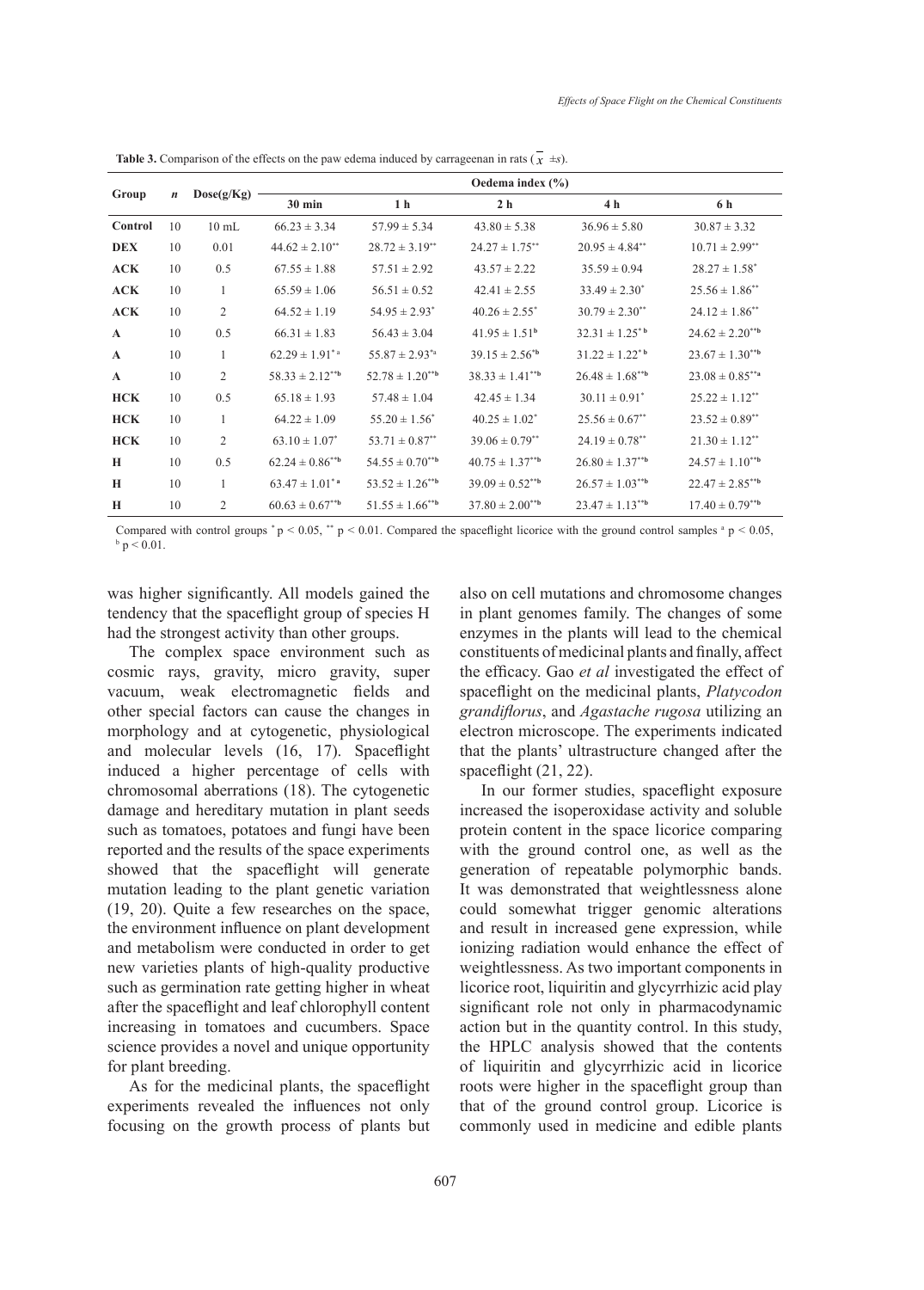| Group        | $\boldsymbol{n}$ | Dose (g/Kg)     | $\mathbf A$                    | Inhibition $(\% )$ |
|--------------|------------------|-----------------|--------------------------------|--------------------|
| Control      | 10               | $10 \text{ mL}$ | $1.521 \pm 0.209$              |                    |
| <b>DEX</b>   | 10               | 0.01            | $0.733 \pm 0.102$ **           | 51.80              |
| ACK          | 10               | 1               | $1.368 \pm 0.197$              | 10.09              |
| ACK          | 10               | $\overline{2}$  | $1.303 \pm 0.185$              | 14.36              |
| ACK          | 10               | $\overline{4}$  | $1.084 \pm 0.162$ **           | 28.85              |
| $\mathbf{A}$ | 10               | 1               | $1.375 \pm 0.194$              | 9.62               |
| $\mathbf A$  | 10               | $\overline{c}$  | $1.274 \pm 0.177^*$            | $16.25^{\circ}$    |
| $\mathbf{A}$ | 10               | $\overline{4}$  | $1.082 \pm 0.155$ **           | 28.93              |
| <b>HCK</b>   | 10               | $\mathbf{1}$    | $1.320 \pm 0.184$              | 13.22              |
| <b>HCK</b>   | 10               | $\overline{2}$  | $1.191 \pm 0.171$ <sup>*</sup> | 21.77              |
| <b>HCK</b>   | 10               | $\overline{4}$  | $1.016 \pm 0.145$ **           | 33.23              |
| H            | 10               | $\mathbf{1}$    | $1.326 \pm 0.183$              | 12.80              |
| H            | 10               | 2               | $1.148 \pm 0.152^*$            | 24.5 <sup>b</sup>  |
| H            | 10               | $\overline{4}$  | $0.955 \pm 0.128$ **           | 37.19 <sup>b</sup> |

**Table 4.** Comparison of the effects on amount of dye leakage in acetic acid-induced vascular permeability in mice ( $\overline{x}$   $\pm s$ )

(A) Compared with control groups  $^*$  p < 0.05,  $^*$  p < 0.01; (B) Compared the spaceflight licorice with the ground control samples  $\rm{^a\,p< 0.05, \, ^b\,p< 0.01.}$ 

and anti-inflammatory activity is one of the most important pharmacological activities. In particular, ammonium glycyrrhizate and sodium glycyrrhizate are capable of suppressing the formalin-induced edema in both intact and adrenalectomized animals. The effects of glycyrrhizic acid and its aglycon (glycyrrhetic acid) observed on the model of formalin arthritis in rats was similar to the action of hydrocortisone, while the effects of the former triterpenoids on the model of carrageenaninduced inflammation were less pronounced as compared to the hydrocortisone action. At this point, the comparison of anti-inflammatory activity between the spaceflight licorice and the ground control one was conducted through three kinds of inflammatory models and evaluated the changes in pharmacological activity after the spaceflight. The experimental results showed that the anti-inflammatory activity of the space group in two species was higher than that of the ground control group. The reason for such a discrepancy is not clear but diversities of the bioactive components in individual products may affect the pharmacological activity.

In the summary, the licorice seeds were carried by a recoverable satellite and subsequently planted. The comparisons were conducted including the main components and antiinflammation activity between the spaceflight licorice and the ground control samples. The result of HPLC analysis showed the components in licorice changing after the spaceflight. Licorice roots extract were administrated orally to rats; three acute inflammatory models demonstrated the diversity of pharmacological activity after the spaceflight. The anti-inflammatory activity was stronger significantly in space group than in ground control one. Therefore, it may be concluded that the space mutagenesis breeding is an efficient approach to the medicinal plant breeding.

### **Acknowledgment**

The work was supported by National Natural Science Foundation of China (NO. 30472148).

# **References**

- Chinese Pharmacopeia Committee. *Pharmacopeia*  (1) *of People's Republic of China*. People's Medical Publishing House, Beijing (2005) 59-60.
- Cinatl J, Morgenstern B and Bauer G. Glycyrrhizin, (2) an active component of liquorice roots, and replication of SARS-associated coronavirus. *Lancet* (2003) 361: 2045-2046.
- (3) Irani M, Sarmadi M, Bernard F, Ebrahimi pour GH and Shaker Bazarnov H. Leaves antimicrobial activity of